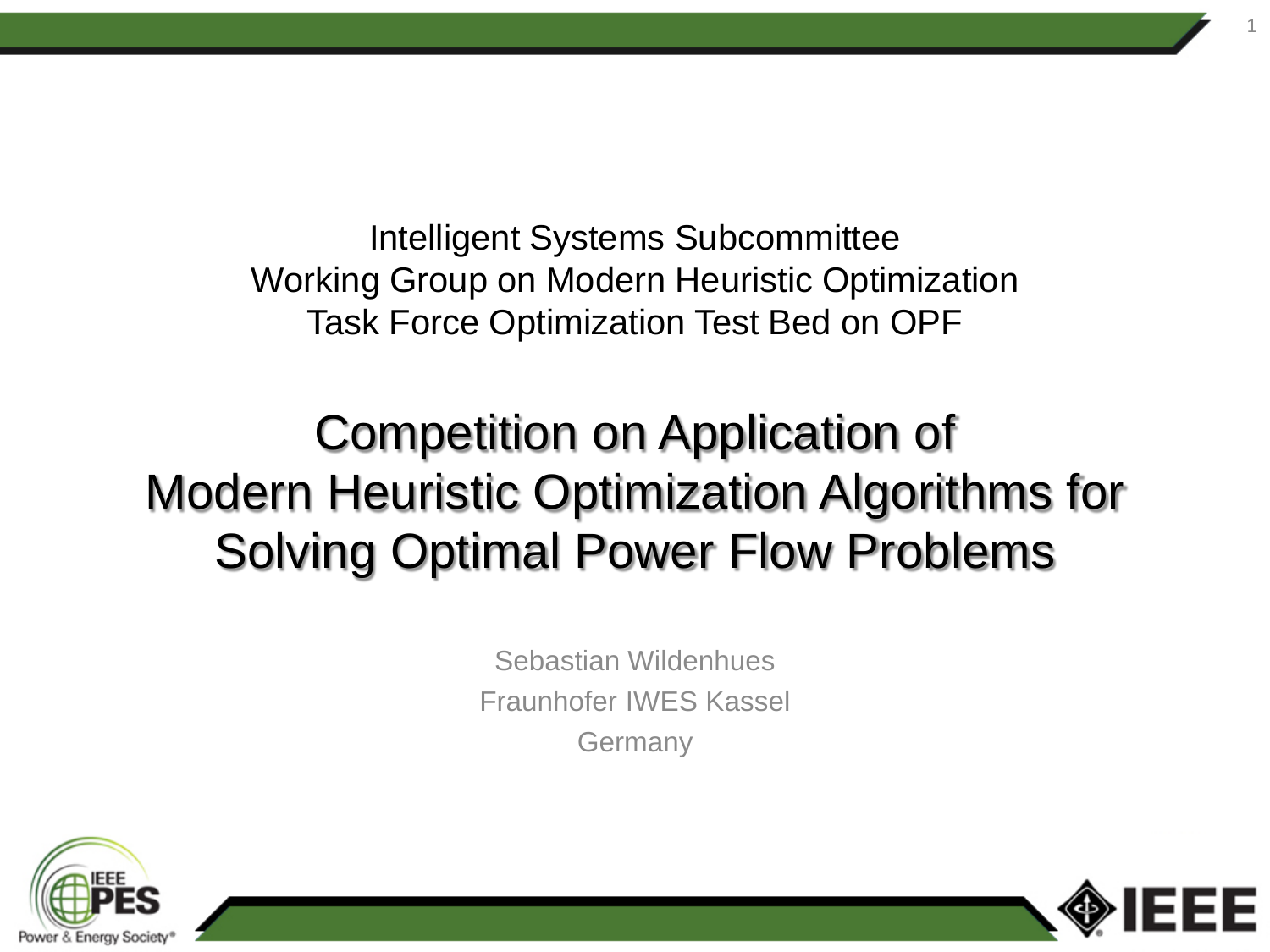# Optimization Test Bed on OPF

#### **Targets**

- Common benchmarks
- Objective assessments and comparisons
- Black box implementation
- Standard / open source software

### **Test systems / optimization problems**

• IEEE 57, 118, 300

Problem 1: Optimal Reactive Power Dispatch

- Problem 2: Optimal Active and Reactive Power Dispatch
- Offshore Wind Power Plant
	- Problem 1 : Modified Optimal Reactive Power Dispatch 96 times for 24hrs / 15mins scenarios



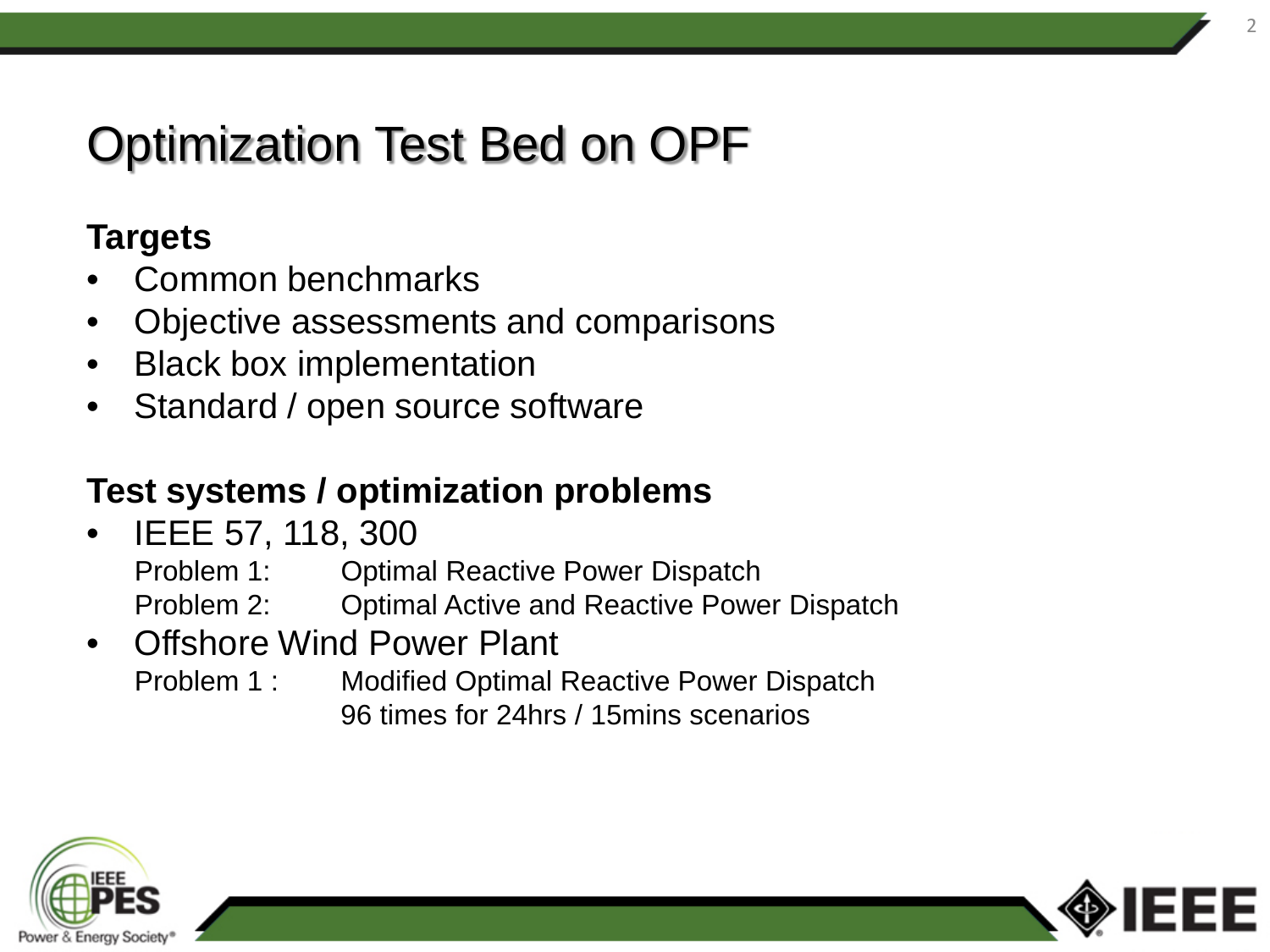# Optimization Test Bed on OPF

#### **Problem overview**

|                                  |                 | <b>Test system</b> |        |                                  |         |
|----------------------------------|-----------------|--------------------|--------|----------------------------------|---------|
|                                  | <b>Problem#</b> | <b>WPP</b>         |        | <b>IEEE 57 IEEE 118 IEEE 300</b> |         |
| Number of<br>control variables   |                 |                    | 25     | 77                               | 145     |
|                                  | $\overline{2}$  |                    | 31     | 130                              | 213     |
|                                  |                 | 22                 |        |                                  |         |
| <b>Number of constraints</b>     |                 | 123                | 165    | 385                              | 814     |
| Number of function evaluations / |                 | 10000/             | 50000/ | 100000/                          | 300000/ |
| independent trials               |                 | 31                 | 31     | 31                               | 31      |



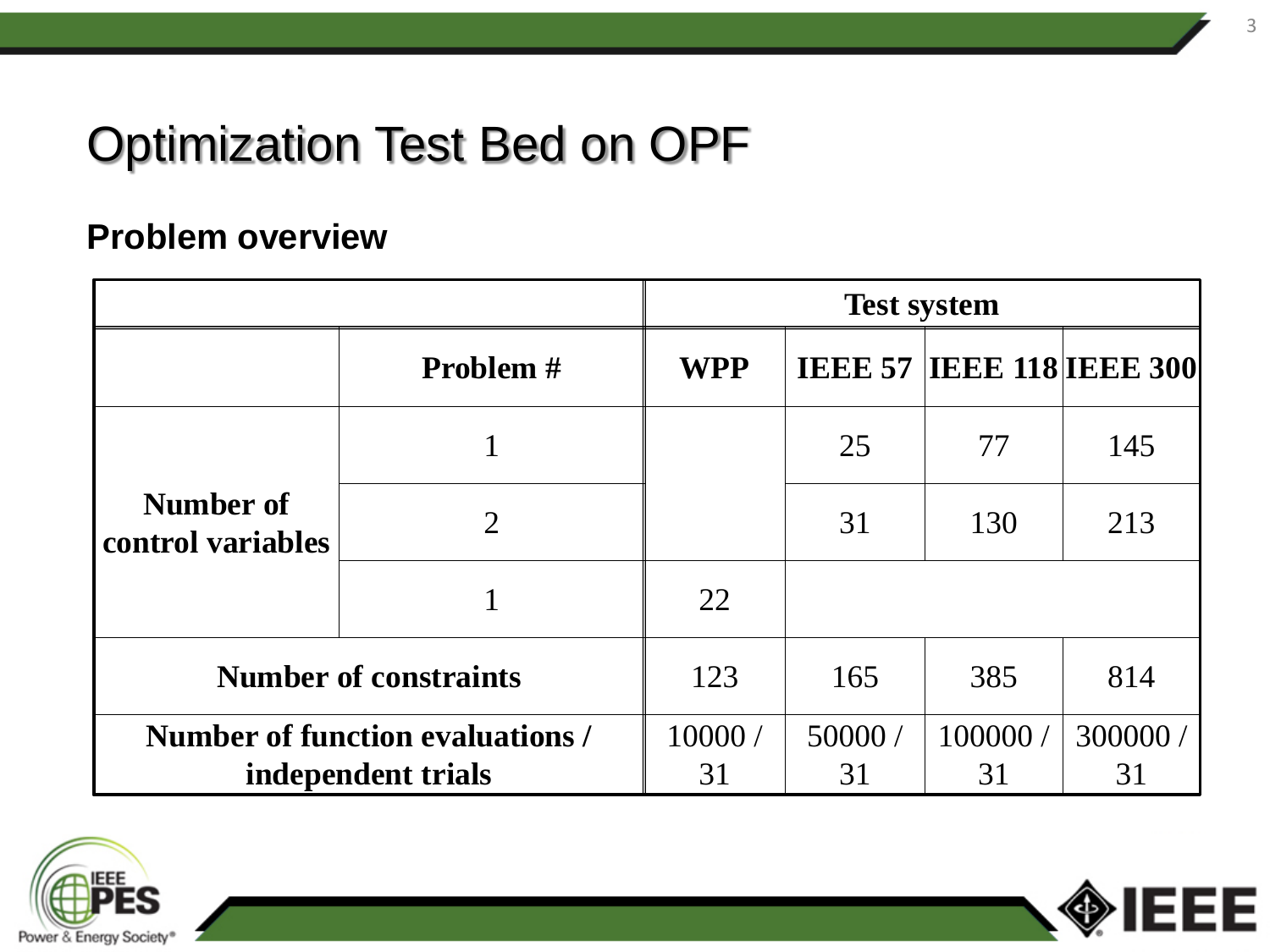## Problem Formulations

 $\mathbf{L}$ 

L

 $\overline{\phantom{a}}$ 

#### **IEEE 57, 118, 300 Problem 1: Optimal Reactive Power Dispatch**

 $\min f =$  Active power losses

#### s.t.

Power balance,Slack generator active power,  $\overline{\phantom{a}}$ 

Load bus voltages, Branch loadings,

Generator reactive powers

:[Generator voltages,OLTC taps,Shunts on/off] **x**





 $\overline{\phantom{a}}$ 

 $\rfloor$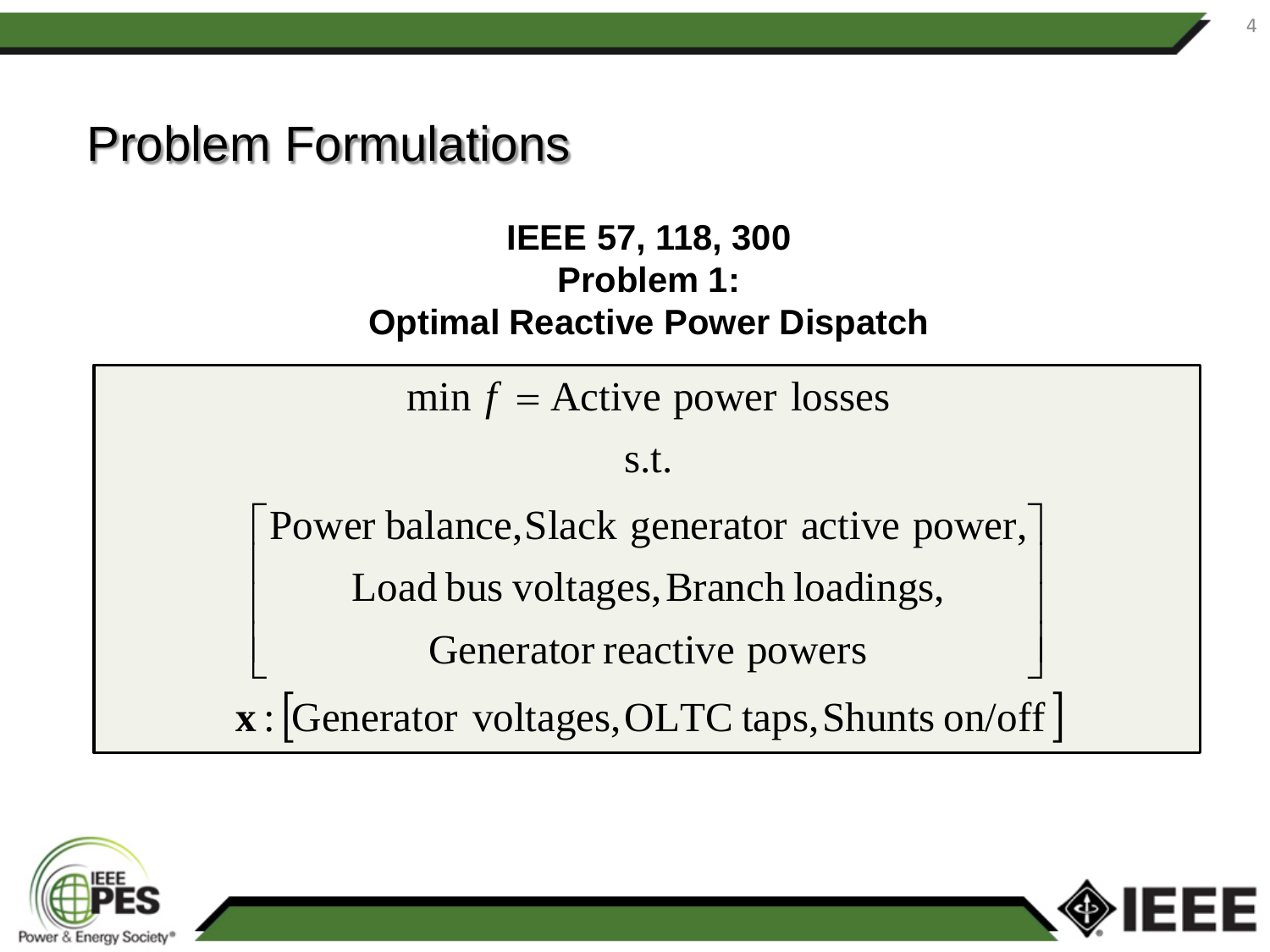## Problem Formulations

#### **IEEE 57, 118, 300 Problem 2: Optimal Active and Reactive Power Dispatch**





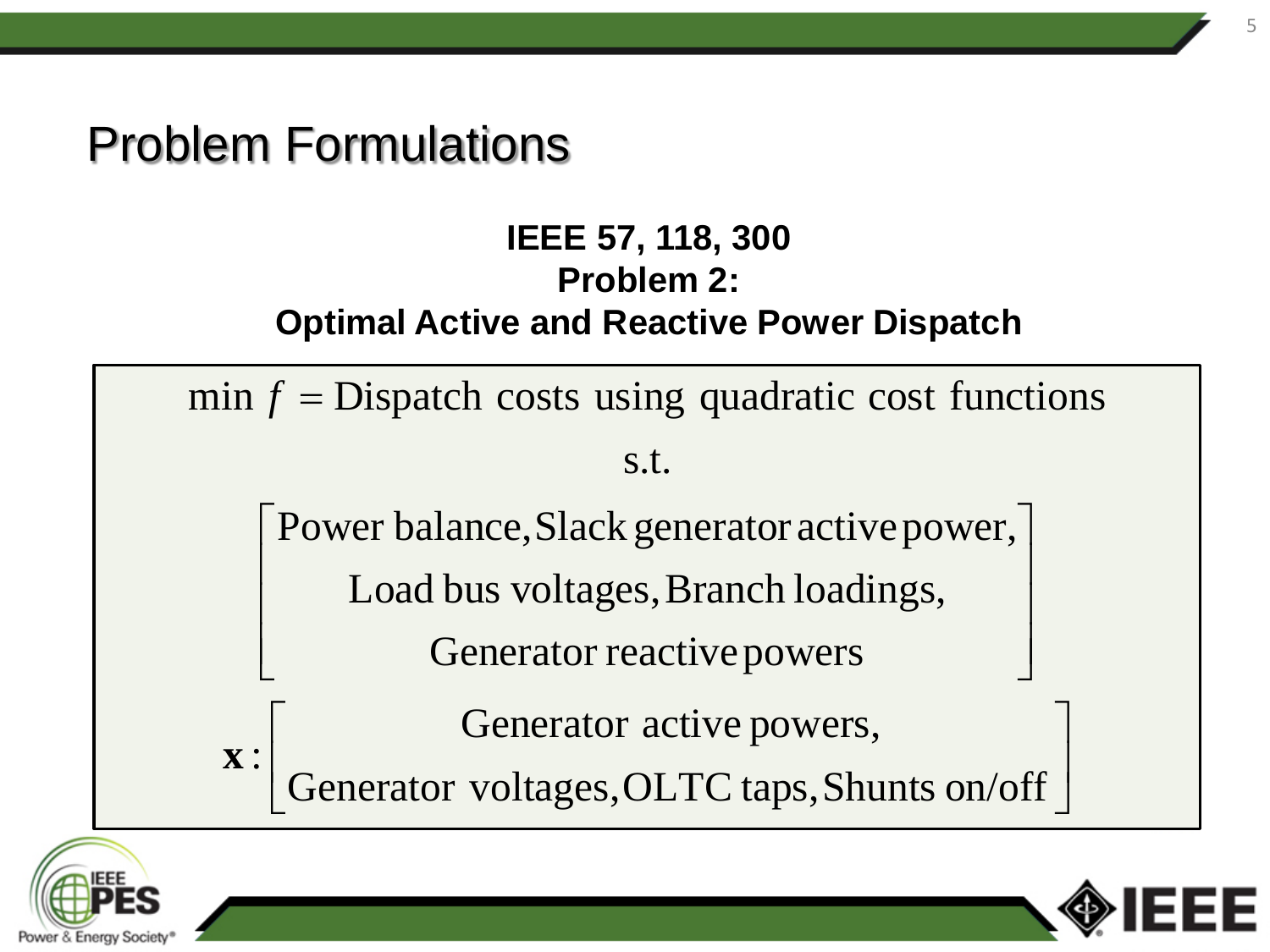## Offshore Wind Power Plant

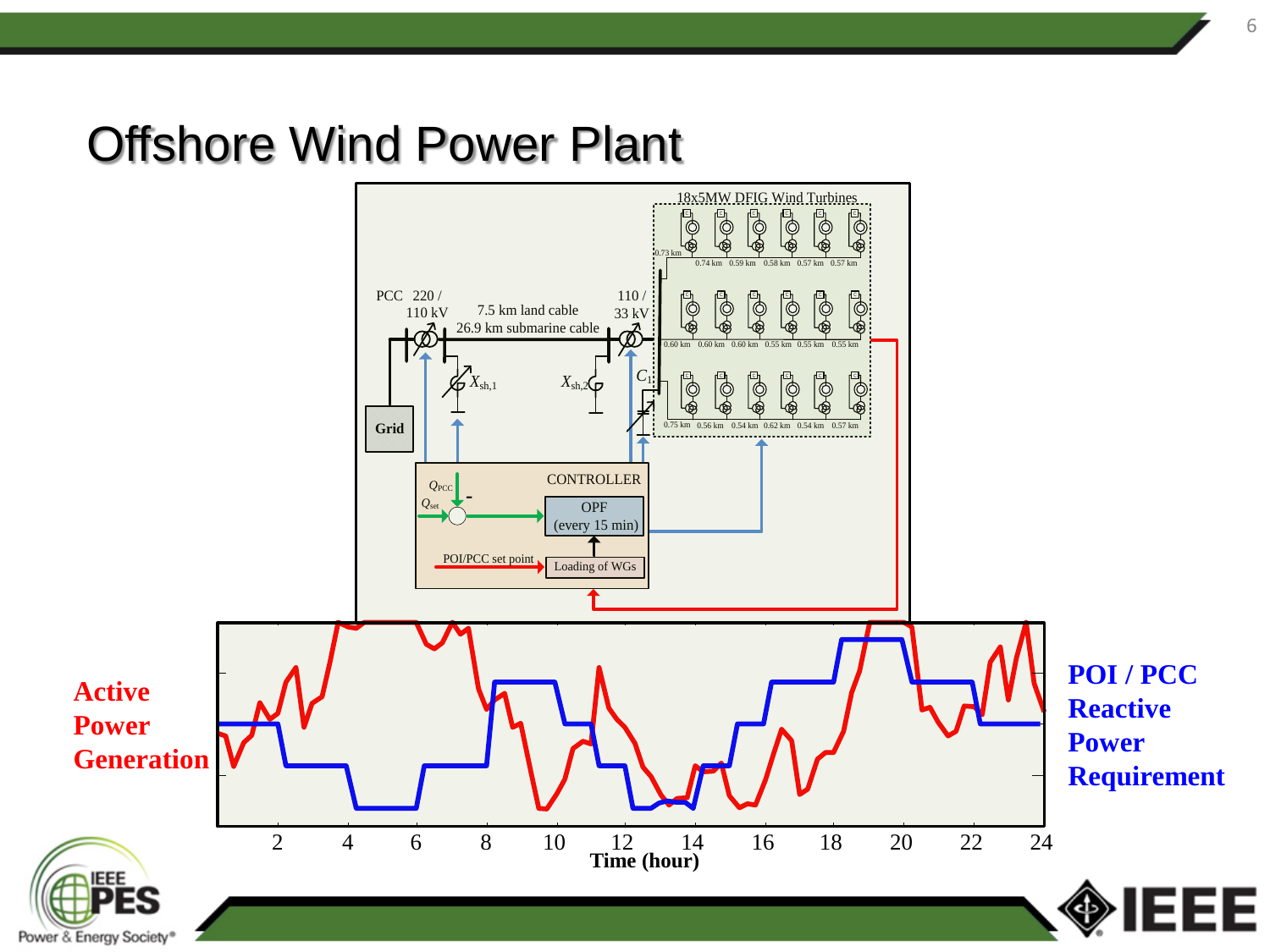## Problem Formulations

 $\mathbf{r}$ 

: **x**

 $\mathbf{r}$ 

 $\lfloor$ 

#### **Offshore Wind Power Plant Problem 1: Modified Optimal Reactive Power Dispatch**

 $min f =$ Active power losses

#### s.t.

 | Power balance, Slack generator active power, |  $\overline{\phantom{a}}$  $\overline{\phantom{a}}$ Bus voltages, Branch loadings,

POI/ PCC reactive power requirement

Wind turbine reactive powers, Wind turbine reactive powers,

 $\overline{\phantom{a}}$  $\rfloor$ L OLTC taps, Shunts susceptances / steps





 $\overline{\phantom{a}}$ 

 $\rfloor$